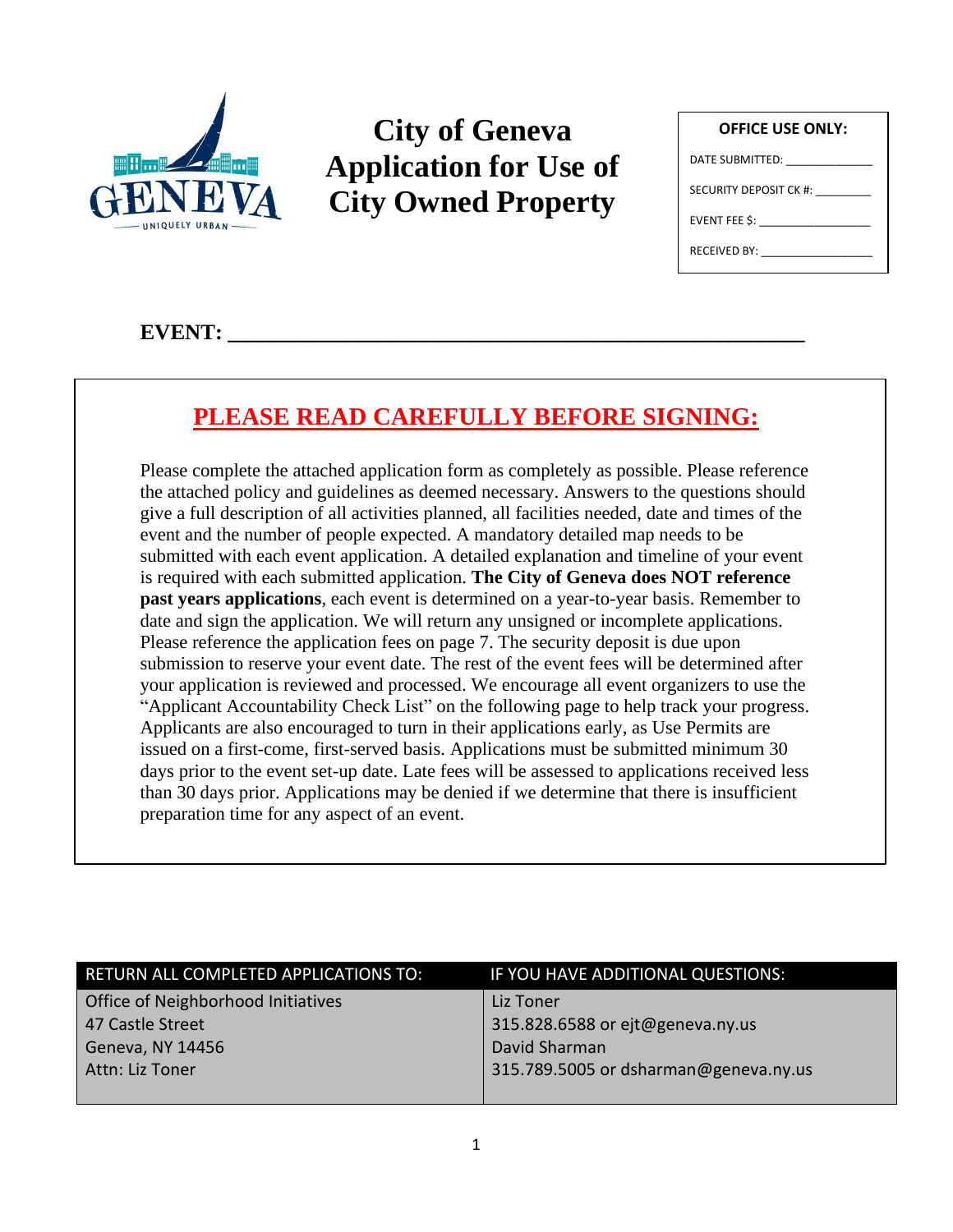# **APPLICANT ACCOUNTABILTY CHECK-LIST:**

- o **Applicant contact information:** must be filled out clearly and completely
- o **Event Operations:** fill out clearly and legibly. Please take note of highlighted area. We will not accept incomplete applications.
- o **Event Components:** If no event equipment is needed for your event, please be sure to check appropriate box. If equipment is needed, provide all information and details.
- o **Downtown Event Review Committee:** Applicants are required to attend Geneva BID's DERC meeting. See page 4 for details.
- o **Extra Event Components:** Follow directions to contact specific departments if your event needs banner hanging, addition power source or fireworks display.
- o **Restroom Plan:** if you will not be providing restroom facilities for your event, please be sure to check appropriate box. If restroom's will be provided, be sure to include where they are rented from, quantity and show correct placement on submitted detailed map.
- o **Garbage Pan:** Each applicant is required to have a garbage plan for their event. All garbage is carry-in, carry-out.
- o **Site Plan:** each applicant is mandated to submit a clear and detailed event map(s). Make sure to include:
	- o Street names
	- o Barricade and/or cone placement
	- o Street closures
	- o Electric and water placement
	- o Parking plan
	- o Food vendor set up
	- o Equipment drop off point
- o **Event Description:** Make sure to be as detailed as possible and include all relevant information. If more space is needed, attached separate sheet.
- o **Communication:** Each applicant is required to deliver adequate communication of their event to the public. If your event requires no parking in certain areas or street closures, surrounding businesses and residents need to be made aware of these restrictions minimum 1 week prior to event with specific details.
- o **Insurance Requirements:** You are required to have liability insurance for your event. Insurance must be evidenced on an Acord 25 form with specific event listed with dates and times and submitted 30 days prior to your event set up date.
- o **Return Completed application.** Make sure to sign and date.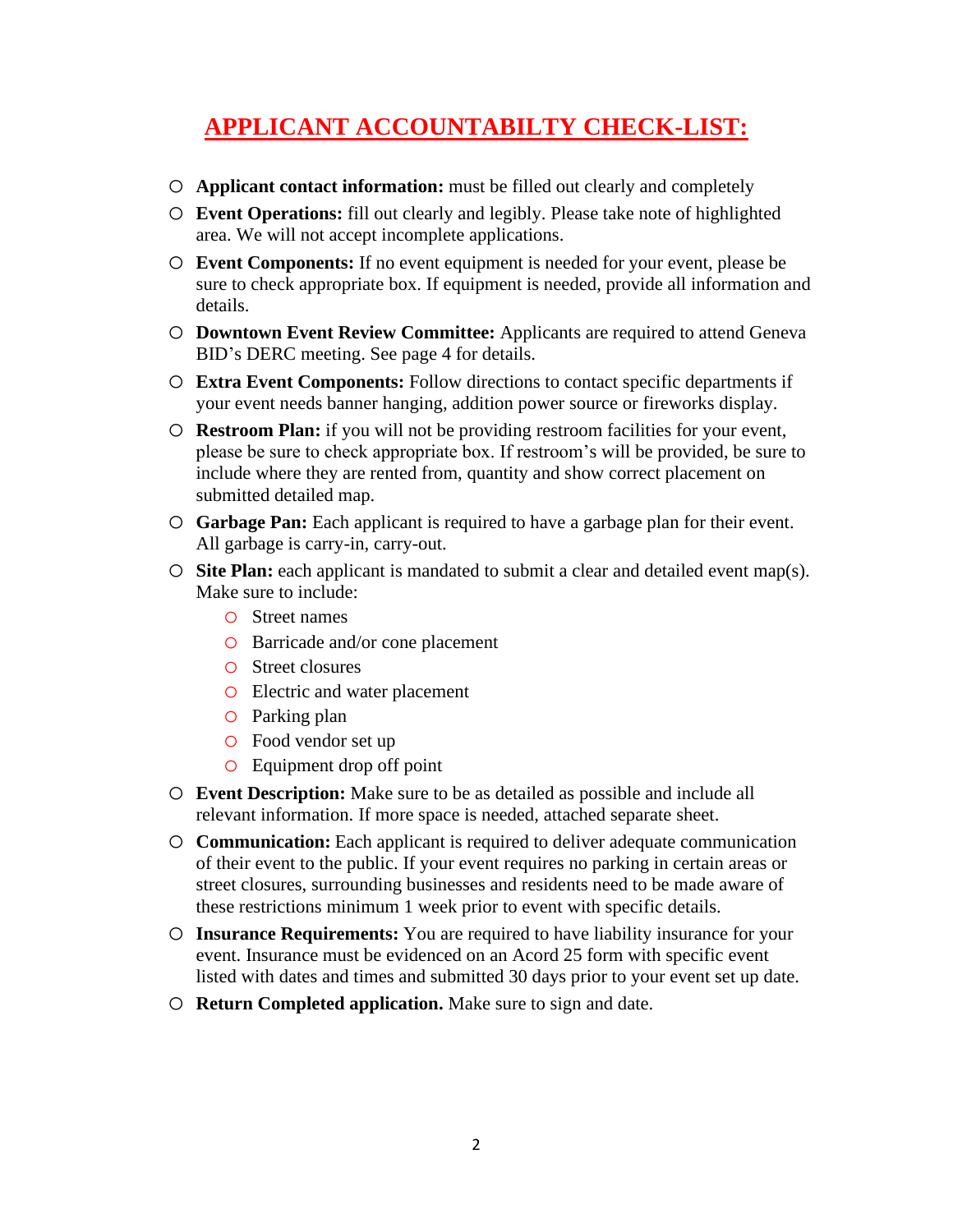| 1. APPLICANT CONTACT INFORMATION                                                    |                                                                                                                       |        |      |
|-------------------------------------------------------------------------------------|-----------------------------------------------------------------------------------------------------------------------|--------|------|
| <b>Applicant's Name:</b>                                                            |                                                                                                                       |        |      |
| Organization Represented by Applicant:                                              |                                                                                                                       |        |      |
| <b>Mailing Address:</b>                                                             |                                                                                                                       |        |      |
|                                                                                     | City:                                                                                                                 | State: | Zip: |
| <b>Applicant Contact Information:</b>                                               | Day Phone:                                                                                                            |        |      |
| *This should also be a day of contact for someone who will<br>be onsite*            | Cell Phone:                                                                                                           |        |      |
|                                                                                     | Email:                                                                                                                |        |      |
| <b>Additional Event Contact Person:</b>                                             | Name:                                                                                                                 |        |      |
|                                                                                     | Day Phone:                                                                                                            |        |      |
|                                                                                     | Cell Phone:                                                                                                           |        |      |
|                                                                                     | Email:                                                                                                                |        |      |
| 2.<br><b>EVENT OPERATIONS</b>                                                       |                                                                                                                       |        |      |
| <b>Official Name of Event:</b>                                                      |                                                                                                                       |        |      |
| Name of City Facility/ Property:                                                    |                                                                                                                       |        |      |
| <b>Event Date(s) &amp; Hours of Operation:</b>                                      |                                                                                                                       |        |      |
| Event Set up date:                                                                  | Date:                                                                                                                 | Time:  |      |
| <b>Event Breakdown Completion Date:</b>                                             | Date:                                                                                                                 | Time:  |      |
| Is this event open and/or advertised to the public?                                 | $\square$ No<br>$\Box$ Yes                                                                                            |        |      |
| Anticipated Maximum Attendance:                                                     |                                                                                                                       |        |      |
| Will there be amplified Sound?                                                      | $\square$ No<br>$\Box$ Yes hours _____ to _____                                                                       |        |      |
| Will food be sold, given and/or cooked at the event site?<br>If yes, please explain | $\square$ No<br>$\Box$ Yes                                                                                            |        |      |
|                                                                                     | Details if Yes:                                                                                                       |        |      |
| Will alcohol be sold or given?                                                      |                                                                                                                       |        |      |
|                                                                                     | $\Box$ Yes<br>$\square$ No                                                                                            |        |      |
|                                                                                     | If yes, please submit a copy of temporary permit minimum<br>30 days prior to event set-up date. See pg. 9 for details |        |      |
| Road Closures? If Yes, please add specific details to attached                      | $\square$ No<br>$\Box$ Yes                                                                                            |        |      |
| map and event description. Will not accept applications<br>without either.          |                                                                                                                       |        |      |
| Will there be any registration or admission fees collected at                       | $\Box$ Yes<br>$\Box$ No                                                                                               |        |      |
| this event?                                                                         | If yes, please explain what the charges will be and if any                                                            |        |      |
|                                                                                     | proceeds are being donated:                                                                                           |        |      |
|                                                                                     |                                                                                                                       |        |      |
|                                                                                     |                                                                                                                       |        |      |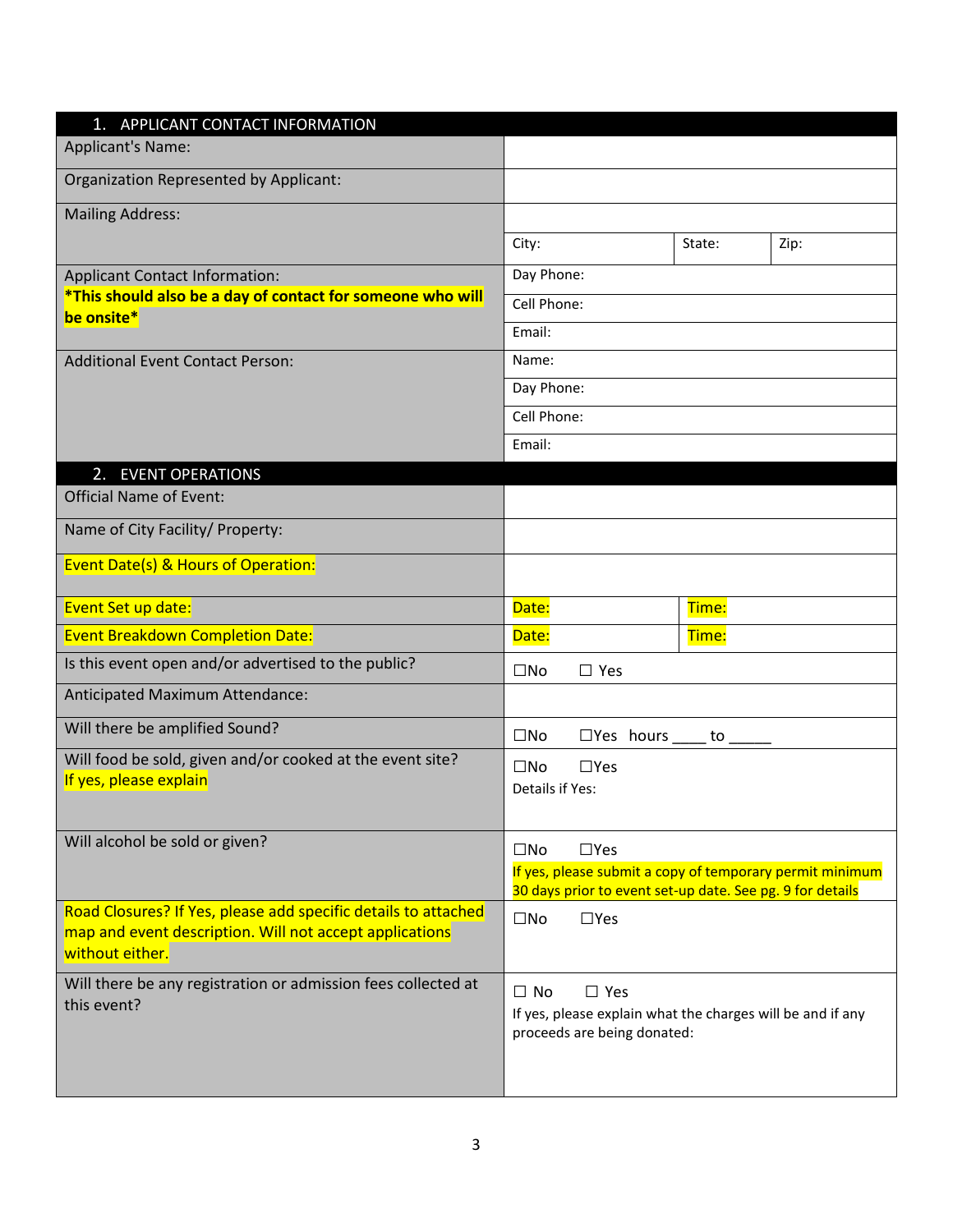## 3. Downtown Event Review Committee (DERC)

If your event will be located in the downtown area, including at the lakefront, an event representative is required to attend Geneva BID's Downtown Event Review Committee meeting. They meet on the 4<sup>th</sup> Monday of each month, 5:30pm at One Franklin Square. This meeting will better help communicate your event to downtown merchants and the community to create partnerships and provide you with the chance to explain how your event will contribute to the City of Geneva. Once your application has been submitted, please arrange with BID Director Michael Mills (mills@genevabid.com) & Liz Toner from the City, when you will be attending a DERC meeting. You must attend a meeting prior to your event. Geneva BID does not have the power to approve or deny events.

## 4. EVENT COMPONENTS

Please check all items below that apply to your event needs and provide details below. Refer to rental options and replacement fees attached to policy on pg.9

| *IF NO EVENT EQUIPMENT IS NEEDED FOR YOUR EVENT, PLEASE CHECK HERE:                                   |                                                              |                                       |  |  |
|-------------------------------------------------------------------------------------------------------|--------------------------------------------------------------|---------------------------------------|--|--|
| <b>Equipment</b><br>*Fees may apply                                                                   | <b>City Resource Requested</b><br>(Check YES for all Needed) | Will Supply on Own                    |  |  |
| Large Reviewing Stand (16x16)                                                                         |                                                              |                                       |  |  |
| Small Low-level Risers (8x12)                                                                         |                                                              |                                       |  |  |
| Podium                                                                                                |                                                              |                                       |  |  |
| Portable small PA system                                                                              |                                                              |                                       |  |  |
| <b>Barriers</b><br>Wooden or Metal<br>*Exact number not guaranteed*                                   | Quantity & Type:                                             |                                       |  |  |
| Cones<br>Large (MAX 100)<br>Small (MAX 100)<br><b>Exact number not guaranteed</b>                     | Quantity & Type:                                             |                                       |  |  |
| Orange Safety Vests (10)<br>Must pick up from City Hall/No drop-off                                   | Quantity:                                                    |                                       |  |  |
| Orange Safety Flags (10)<br>Must pick up from City Hall/No drop-off                                   | Quantity:                                                    |                                       |  |  |
| No Parking Signs<br><b>Please indicate areas requested</b>                                            | No $\square$<br>Yes $\Box$                                   |                                       |  |  |
| Fencing<br><b>Self-Install &amp; DSNY Required</b>                                                    | Feet:<br>Post Drivers: Yes $\Box$ No $\Box$                  |                                       |  |  |
| <b>Water Connection</b><br>\$ additional charge, see pg. 7<br>Must provide own water hose for hook up |                                                              |                                       |  |  |
| <b>Electric Connection</b><br>\$ additional charge, see pg. 7                                         |                                                              |                                       |  |  |
| Utility Ramps (10)<br>These protect electric cords on the ground                                      | Quantity:                                                    |                                       |  |  |
| 5. EXTRA EVENT COMPONENTS                                                                             |                                                              |                                       |  |  |
| Seneca Street Banner Hanging                                                                          | Jackie (DPW) - 315.781.3101 or<br>jml@geneva.ny.us           | Please contact Jackie to arrange      |  |  |
| Fireworks                                                                                             | Anne Alaimo (FIRE) - 315.789.6305 or                         | Please contact Anne if plan to have a |  |  |

fireworks display

ata@geneva.ny.us

Fireworks **Anne Alaimo (FIRE)** - 315.789.6305 or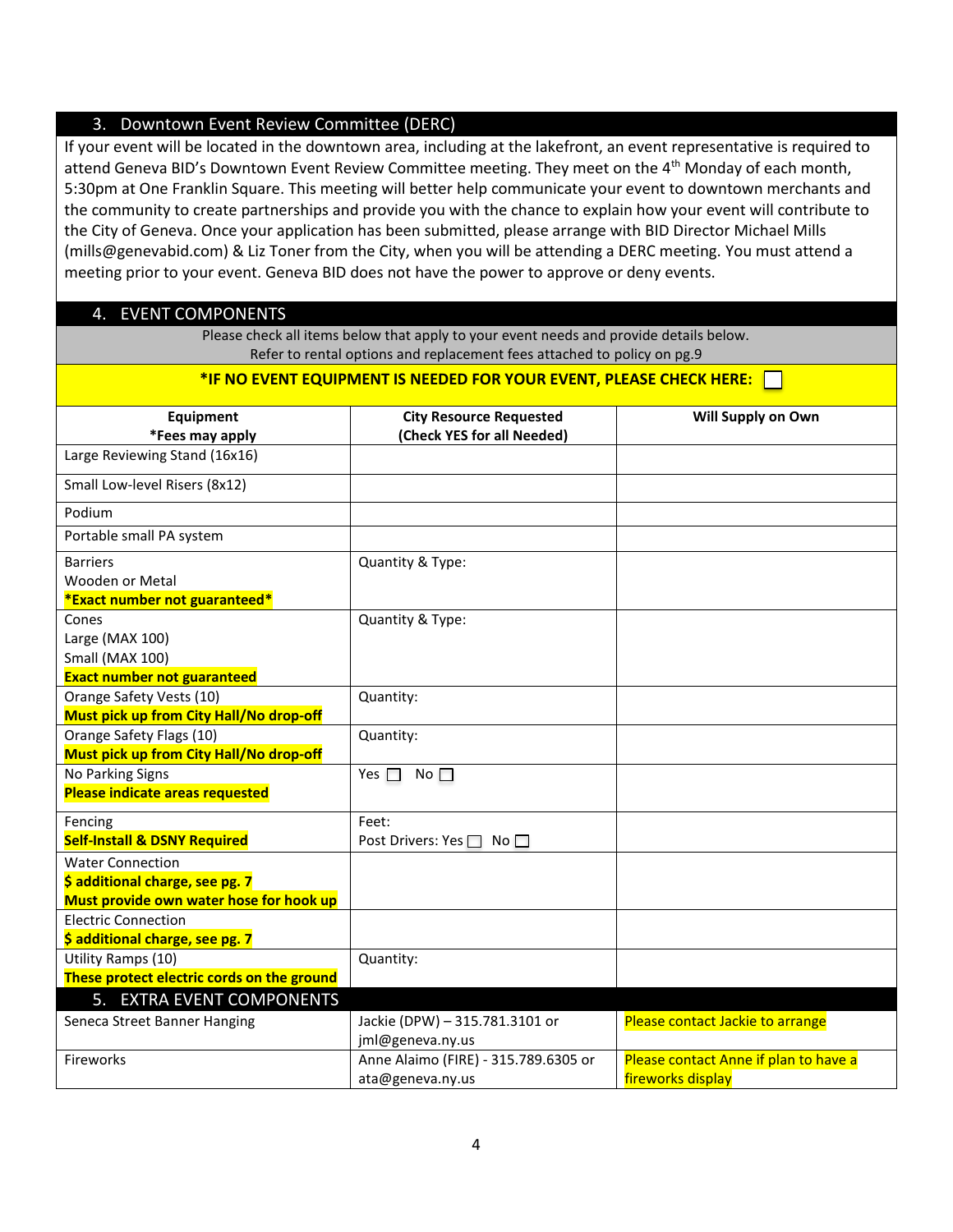6. **Restroom Facility Plan:** Each applicant is required to provide their own restroom plan. Use space below and follow guidelines as required by the City's use agreement. Restroom facilities must be clearly marked on attached map. The City of Geneva does not offer restroom facilities.

**Please Check here if you plan to NOT offer restroom facilities at your event:□**

7. **Garbage Recycling Plan:** Each applicant is required to provide their own garbage/recycling plan. Use space below and follow guidelines as required by the City's use agreement. The City of Geneva does not offer garbage/recycling pick up. All garbage is carry in, carry out.

## 8. SITE PLAN

You must attach a clear and legible site map with the following listed below, if City resources are necessary for the event: 1. North, indicated by a directional arrow symbol

- 2. Name of the city facility and that of surrounding streets with one-way streets indicated
- 3. The overall event area (include parking if appropriate)
- 4. The location of physical equipment being placed by the city, including, but not limited to, any stage(s), tents, barricades, etc.
- 5. List requested road closures & requested no parking areas
- 6. Electrical & water plans for vendors and stages
- 7. Restroom facilities

## 9. EVENT DECRIPTION

In this section, please describe in detail the nature of the event. Include any necessary detailed information: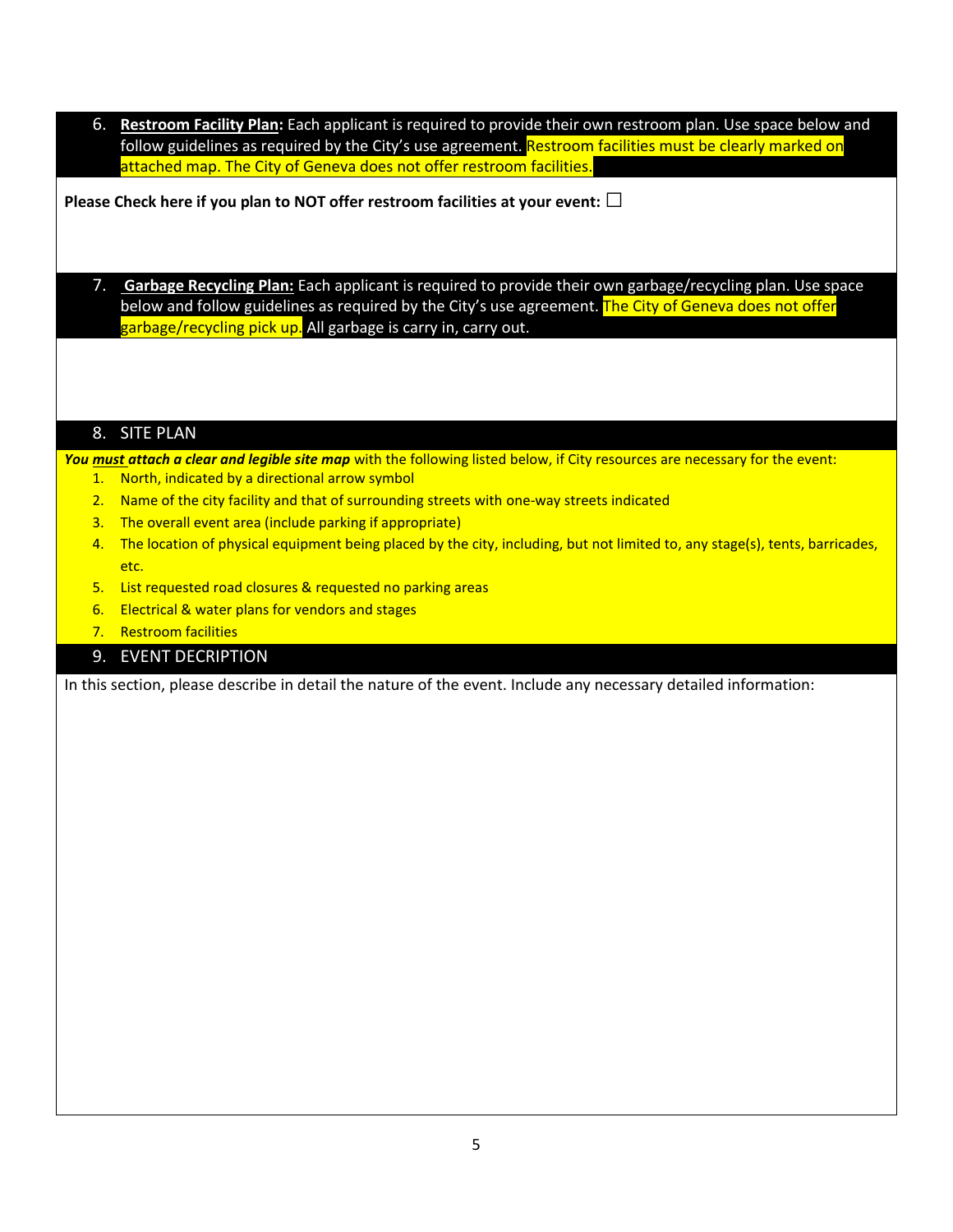## 10. COMMUNICATION

Each applicant is required to deliver adequate communication of their event to the public. If your event requires no parking in certain areas or street closures, surrounding businesses and residents need to be made aware of these restrictions minimum 1 week prior to event with specific details.

#### **Marketing Tips:**

- Put your event on Facebook as an event, not just posting a flier on your page.
- Take advantage of all Free Community Calendars in our community online, papers, and radio stations.
- Hang up a poster on community bulletin boards and/or windows.
- Put your information on a sandwich board (A-Frame) at the location of the event the week of.
- Contact Jackie to submit a banner request to have a banner hang on Seneca Street above the street. See pg. 4
- If you have an email list, remember to send the flier as an image and a PDF to ensure everyone can see it on their computer/phone.

#### 11. INSURANCE REQUIREMENTS

You are required to have liability insurance. Please see "Insurance" section in the Park Use Guidelines on page 10 for additional details. The City of Geneva must be named as an additional insured in any and all policies. Insurance must be evidenced on an Acord 25 form with specific event listed and submitted 30 days before your event set up date for review.

Do you or your group have liability insurance that would cover such an event?

 $\Box$  No  $\Box$  Yes Insurance company:

### 12. NYS PAUSE GUIDELINES

Applicant has read the NYS interim guidance for low-risk outdoor arts & entertainment and agrees to abide by all current NYS PAUSE guidelines and procedures for outdoor arts & entertainment during the COVID-19 public health emergency. Please indicate below how your event plans to ensure all NYS guidelines will be met:

## 13. SIGNATURE

By signing this document, I take full responsibility for every participant of the event. I have read and agree to the terms and conditions outlined in this application and the policy and I will follow the rules and requirements for conducting my event. I am aware that this application is a public document that may be inspected or copied. In addition, the User(s) agrees to indemnify and hold harmless the City of Geneva, city elected and appointed officials, administrators, and all other city employees, volunteers or representatives, and all persons and bodies corporate acting for or on behalf of them, against all liability, claims, demands, actions, suits, damages, proceedings, costs and expenses (including reasonable attorney fees) whatsoever (including injury to persons and damage to property) for which they may be or become liable directly or indirectly arising out of the use of city premises by the User(s) (or the servants, agents or invitees of the User(s)), and for such further sums in excess of those contained in any insurance policy procured by User(s) relating to the use of the city premises or for such amounts as may not be payable under any such insurance policy.

Applicant Signature Date

\_\_\_\_\_\_\_\_\_\_\_\_\_\_\_\_\_\_\_\_\_\_\_\_\_\_\_\_\_\_\_\_\_\_\_\_\_ \_\_\_\_\_\_\_\_\_\_\_\_\_\_\_\_\_\_\_\_\_\_\_\_\_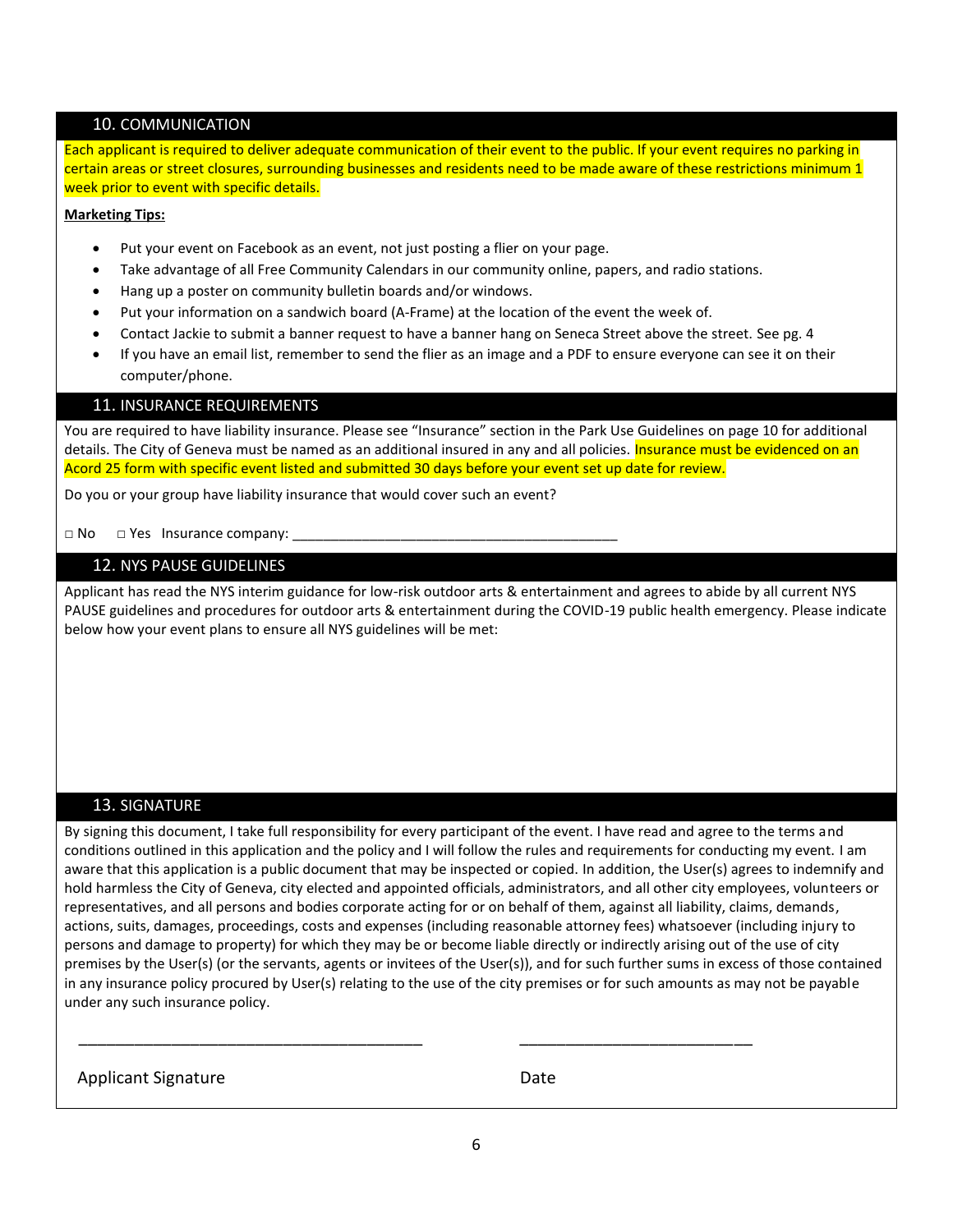## **City of Geneva Property Fees and Charges for Special Events as of January 1 st 2020**

## **Security Deposit**

A refundable security deposit of \$250 is required with every permit application to reserve a date and that uses any and all city-owned equipment in addition to the application fees. If there has been no infraction of the contract by the applicant, your agents or vendors the security deposit will be returned within 30 days after the event or when all accounts are settled. Any lost, damaged or un-returned items will result in a forfeit of the entire security deposit. The security deposit must be paid by a **separate check ONLY**. No exceptions.

## **Application Fee**

A non-refundable Property Use Permit Application fee is payable with every permit application filed for **each day** of use.

The application fee is \$100 for **ALL** applicants including Not-for-Profits. *(i.e. One (1) day reservation is \$100. Three (3) days is \$300, etc.)*

You can pay the application fee by check, or in person at City Hall with Cash or Credit Card (additional transaction fee for cards). Other fees, explained below, may include, but are not exclusive to:

- Additional \$75 late fee (within 30 business days of event)
- \$75 for electrical hookup (box's and lamppost's, \$25 each additional day)
- \$75 for water hookup (\$25 each additional day)
- Any damages done to the park or equipment during the event past the extent of the security deposit (TBD if applicable)
- If you miss the scheduled fire inspection \$25 (if inspection is applicable)

Once we process your application, we will bill you for these additional costs upon review of requests. **Please do not pay application fees, with the exception of the security deposit, prior to application approval.**

The City of Geneva will require insurance and may require special services from other City Departments in addition to the above fees. All fees are non-refundable unless the City has to cancel their permit approval.

**Checks can be made payable to:** City of Geneva **Mailing Address:** Office of Neighborhood Initiatives 47 Castle St Geneva, NY 14456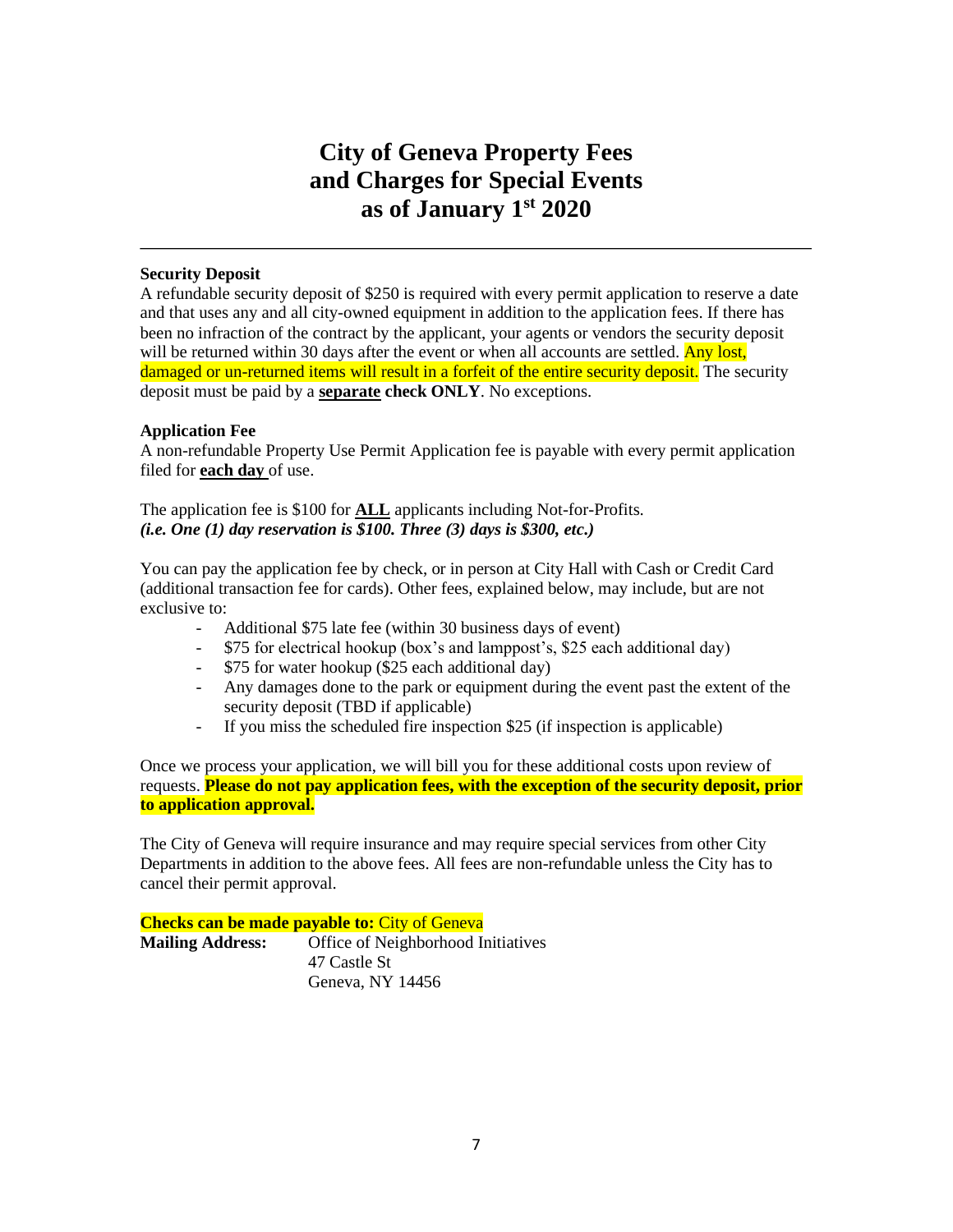

## **CITY OF GENEVA RECREATION FACILITY, PARK, PARK/PLAYGROUND GENERAL POLICIES & GUIDELINES**

## **Overview**

The following policies pertain to events being coordinated within the City of Geneva. An event is defined as any public gathering (ex. parade, sporting event, performance, demonstration, and exhibit) that makes use of city-owned property, facilities, or resources. Events meeting this definition must have an application through the City of Geneva. Events not meeting these criteria may still be a part of the City of Geneva provided resources are available. We will not discriminate based on purpose, intended audience, new or existing, large or small, for-profit or not-for-profit. Events making use of City of Geneva resources must be open and accessible to the general public (though an entrance fee may be charged).

These policies and the guidelines for individual facilities are in accordance with regulations set forth in the Geneva Municipal Code. City Parks and City Park/Playgrounds are open public facilities and while specific areas of these facilities may be reserved for a special event, the general public should be afforded access. Events organized by non-profit groups to benefit the community are permitted.

Certain facilities and parks may be leased for periods of time longer than one day and the lease holder will be permitted to operate commercial events as long as all contract obligations are met.

Applications and Guidelines are available at City Hall for the following facilities:

- Geneva Recreation Complex
	- Ice Use
	- Non-Ice Use
- City Parks/Playgrounds
	- Bicentennial Park
	- Brook Street
	- Clark Street
	- Genesee Park
	- Gazebo
- City Parks/ Playgrounds cont.
	- Gulvin
	- Jefferson
	- Lakefront Park
	- Nieder
	- Pulteney Park
	- Richards Avenue
	- Ridgewood Park
	- Skate Park at McDonough
	- Washington Street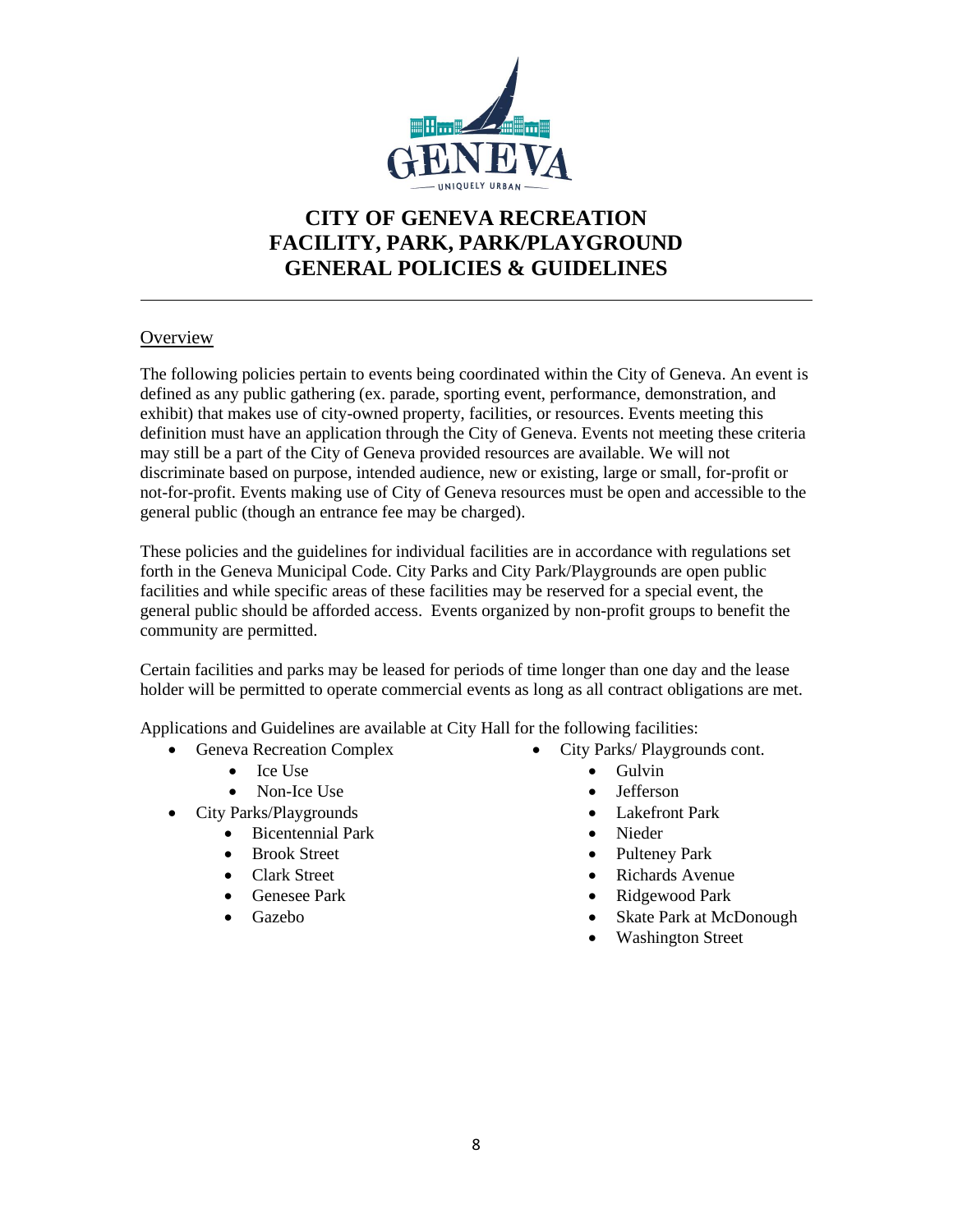#### **Contracts**

All individuals or groups utilizing City Parks, City Park/Playgrounds, and the Geneva Recreation Complex must abide by the guidelines for each facility. The application is the contract for the use of the facility will be approved by the City of Geneva upon compliance of guidelines set forth for the use of the facility.

#### **Application**

Please complete the attached application form as completely as possible.

*-*Answers to the questions should give a full description of:

- all activities planned
- all facilities that are needed
- date and times of the event
- the number of people expected

*-*Wherever you give a "yes" answer on the checklist, please provide a detailed explanation;

- add pages and maps if needed
- remember to date and sign the application

*-*We will return all unsigned applications, and any incomplete form may cause delays. *-*We encourage all event organizers to turn in their applications early, as Parks Use Permits are issued on a first-come, first-served basis. *-*The City of Geneva accepts applications at any time for events:

- Late fees will be assessed to applications received within fourteen business days of the event;
- Late applications may be denied if we determine that there is insufficient preparation time for any aspect of an event.

#### **Damage Mitigation\_\_\_\_\_\_\_\_\_\_\_\_\_\_\_\_\_\_**

Any and all damage of whatever kind, including but not limited to turf, trees, shrub beds, hard surfaces, buildings or city equipment rented/ borrowed shall be immediately reported to the City of Geneva. Any damage or lost equipment results in a forfeit of the applicant's entire security deposit. If it is determined that the damages or loss of equipment is greater than the total of the \$250 security deposit, applicants are liable to pay additional fees. It is the responsibility to the event sponsor *to pay for any and all damage caused by the event and if these fees are not paid, the cost increases by date late.* Any damages incurred that result in the repairing of such will be billed to the user at the Department of Public Works current labor and

material costs. Any and all damages will be fixed by experienced City of Geneva personnel to City standards and by no other person. If damages go unpaid, this status will affect future events and usage of a particular group.

#### **Marking Policy**

Please be advised, additional approval is needed for the posting or affixing of any permanent or semi-permanent marketing/promotional materials and event decorating on public or private property. Both private and city property approval for the above should be documented for clear understanding of intended use by both parties.

#### **City Requirements \_\_\_\_\_\_\_\_\_\_\_\_\_**

#### **Alcohol Permitting**

Liquor, beer, and wine may not be sold or handled in any City of Geneva property except with a valid state liquor license and after the City Manager gives special permission in writing. Please note special insurance requirements if alcohol is being served or sold. Applicants can apply for 1 day beer & wine permit thru NYS Liquor Authority.

Any and all alcohol sales must come directly from a bar or 3rd party licensed vendor and be served in non-breakable containers. In order to obtain the permit, the event must also

submit a detailed plan on how they will control the area and drinking age. Suggested routes include wristbands and ID checks.

#### **Food Vendors\_\_\_\_\_\_\_\_\_\_\_\_\_\_\_\_\_\_\_\_\_**

Food service vendors must be in compliance with New York State Health Laws. All food service vendors must possess valid New York State Health permits. The Geneva Fire Department also requires that vendors be equip with a 2abc fire extinguisher and a k extinguisher if a deep fryer is present. All vendors must also be completely set up one (1) hour prior to the start of the event for a mandatory fire inspection. Please contact Anne for setting up an exact time for inspection at 315-828-6751. If you miss the scheduled inspection, the fee is \$25.00.

#### **Neighborhood Notifications\_\_\_\_\_\_\_\_\_\_\_**

Neighbors and businesses must be notified minimum one week prior to an event that will be in the surrounding area. You can post fliers on doors and work with City Communications to get an email out to the neighborhood. This is critical for events with amplified sound and street closures.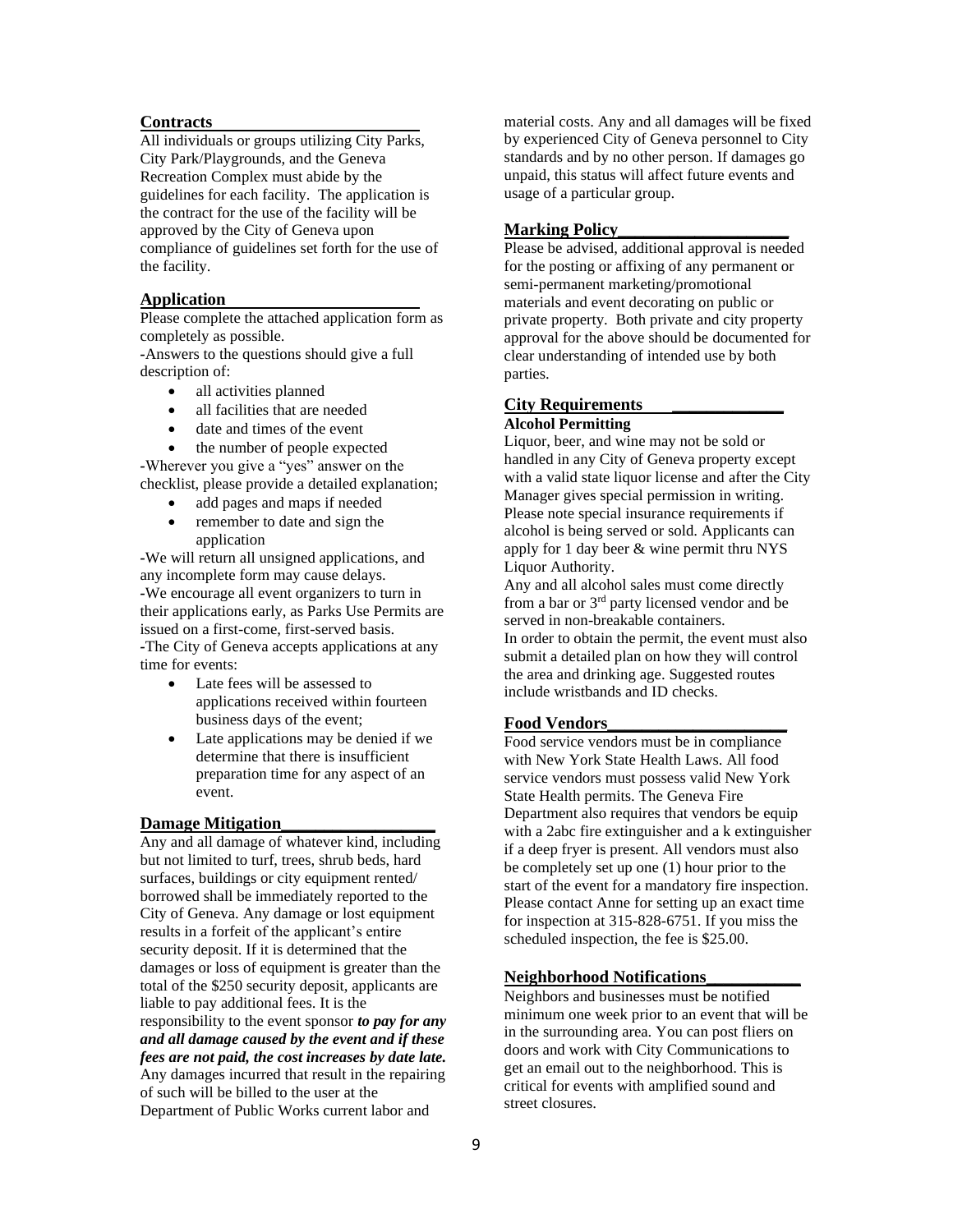#### **Bathrooms/ Porta-potties\_\_\_\_\_\_\_\_\_\_\_\_\_**

City Parks and Park/Playgrounds are considered "neighborhood" facilities and do not have rest room facilities available. Any time an organized event occurs, one must provide a restroom facility for all contributing to and participating in the event. Also, note that the Americans with Disabilities Act Section K states when planning temporary events such as a town festival or concert and where portable toilets are provided one such toilet shall be wheelchair accessible. If permanent toilet facilities are available signage should be used to direct individuals.

## **Going Green\_\_\_\_\_\_\_\_\_\_\_\_\_\_\_\_\_\_\_\_\_\_\_**

Large portions of Geneva's waste accumulate from events hosted by both the government and outside entities. The City encourages the use of recyclable materials and recycling products during and following the event. We highly discourage use of Styrofoam. Users are responsible for their own trash and recycling pick up. Vendors to abide by our green policy as well. Each of the bins that you use should be clearly marked. Please encourage attendees to carpool or walk. Cleaning products must meet environmental standards. We also encourage you to buy local!

#### **Parking\_\_\_\_\_\_\_\_\_\_\_\_\_\_\_\_\_\_\_\_\_\_\_\_\_\_\_**

A parking plan is required for each event. Parking must be directed to all city-owned public parking lots first and then other lots are accepted with written consent of the lot owner. There should be indication for handicapped parking in your plan. If it is proven that all city-owned parking lots will be exhausted or cause an extreme disadvantage to the businesses surrounding the area, then additional parking permission will be discussed. If your event requires "no parking" on city property, the number of signage and approval will come from the City of Geneva. If a car is parked in a "no parking" designated area of your event, legally the City of Geneva cannot tow cars for events. The Geneva Police Department will assist to help find the owners of the vehicles to have the cars moved. There is no guarantee that all cars will vacate the designated event area.

#### **Post Event\_\_\_\_\_\_\_\_\_\_\_\_\_\_\_\_\_\_\_\_\_\_\_\_\_\_**

City Property and the event site must be restored to its original functioning condition within 24 hours following the event unless other arrangements are made in writing with the City

of Geneva. If this fails to happen, the City will restore the site and bill the event coordinator. Similarly, an after-action meeting will be scheduled and held within a week of the events conclusion.

#### **Insurance**

-Please send this section to your insurance broker, agent or insurer.

Acceptable evidence of insurance as specified below must be filed with and approved by the City of Geneva at least 30 days prior to the scheduled date of the event on City property unless otherwise noted.

Insurance Requirements:

-The minimum coverage must consist of a Commercial General Liability (CGL) insurance policy or the equivalent with a minimum limit of liability of \$1,000,000 for each occurrence. Please note that at the discretion of the City and a select Events Committee, higher insurance limits may be required.

- Higher insurance will be required depending on the nature of the event. Some factors include but are not limited to: alcohol, athletics, fireworks or explosives, number of people in attendance, etc. -If alcoholic beverages are being served, host liquor liability coverage must be included. -If alcohol is intended to be **sold**, you must also obtain Liquor Legal Liability with a minimum

limit of \$1,000,000. -The **"City of Geneva"** must be an additional

insured for primary and non-contributory limits of liability.

- The insurer(s) must provide no fewer than thirty (30) days' notice of cancellation, except ten (10) days as respects cancellation for nonpayment of premium.

-Certificate of Insurance with the required coverages must be issued to:

> City of Geneva Attn: Event Insurance 47 Castle Street

Geneva, NY 14456

and must be sent to such address

(Attn: Liz Toner, Events

or sent as an email attachment to [ejt@geneva.ny.us](mailto:ejt@geneva.ny.us)

## **Fireworks**

This permit is based upon authority granted this office under Chapter 173 of the City's Municipal Code and is subject to the following terms and conditions: